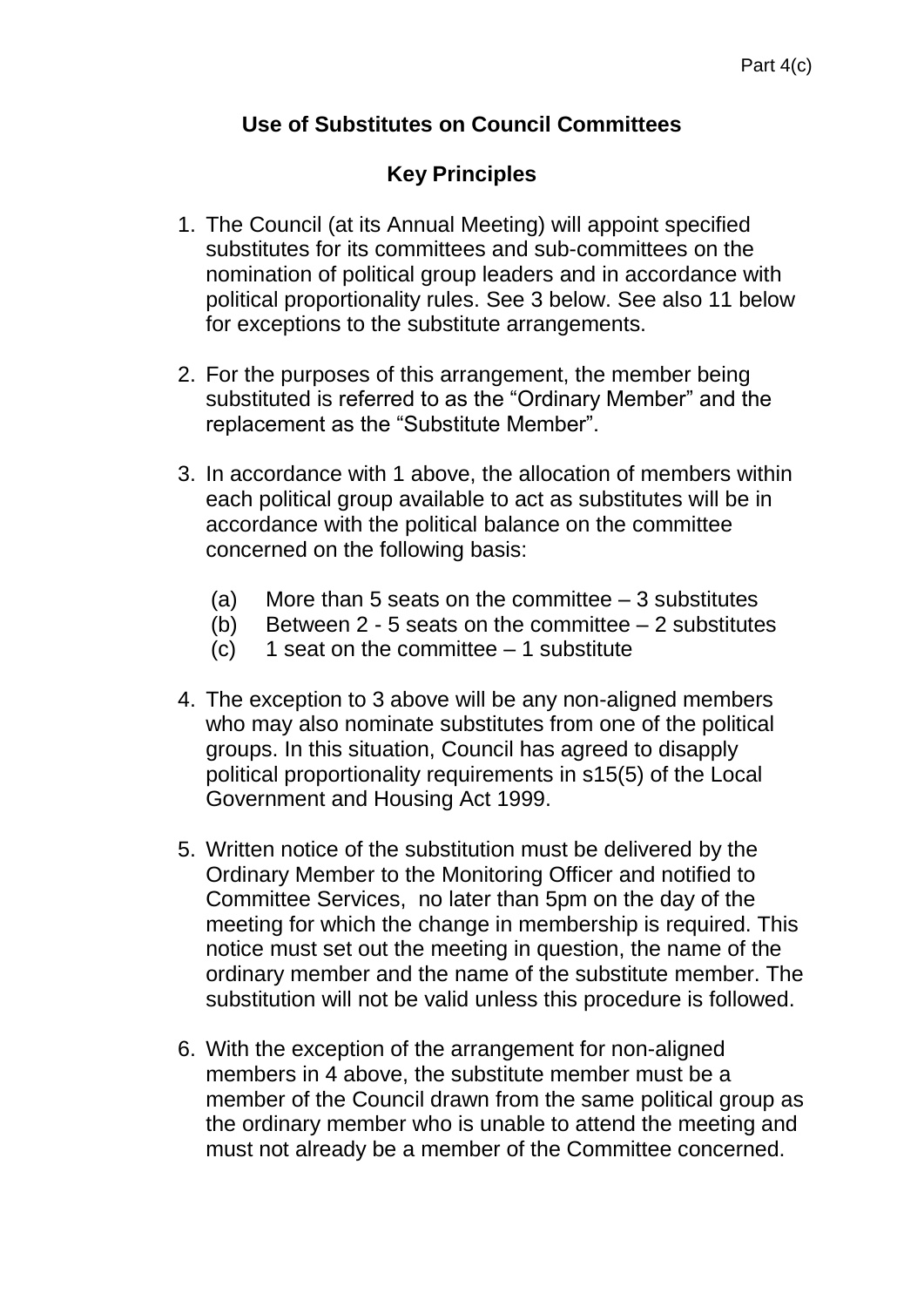The Mayor may not act as a substitute at any Committee meeting.

- 7. The substitute arrangement must be announced at the beginning of the meeting and recorded in the minutes.
- 8. If the ordinary member attends after the substitution has been announced at the meeting, the substitute member will continue as the appointed voting member. If the substitute member fails to attend and the ordinary member is present, then the ordinary member may take their place on the committee with full voting rights.
- 9. Once a meeting has started with the ordinary member in place, no substitution can then be made during the course of the meeting to replace that member.
- 10. Where a substitute member has attended a meeting which is adjourned, the ordinary member may attend the reconvened meeting as the voting member, provided that the meeting is not part way through the consideration of an item or issue.
- 11.A member acting as a substitute for the Chair or Vice-Chair of a committee will not, by virtue of that substitution, be entitled to act in either capacity. In the absence of both the Chair and Vice-Chair from a meeting (and the appointment of substitute members to attend in their place) the meeting shall appoint a Chair for the meeting who may be drawn from any members (including any substitute member) present and with voting rights.
- 11.Substitutes will not be permitted at the following meetings:
	- (a) Development Sub-Committee
- 12.The substitute member may speak and vote in their own capacity and is not constrained by the views of the ordinary member they are replacing.
- 13.No substitute member at Regulatory Committees may vote unless they have been present for the entire consideration of the item under discussion.